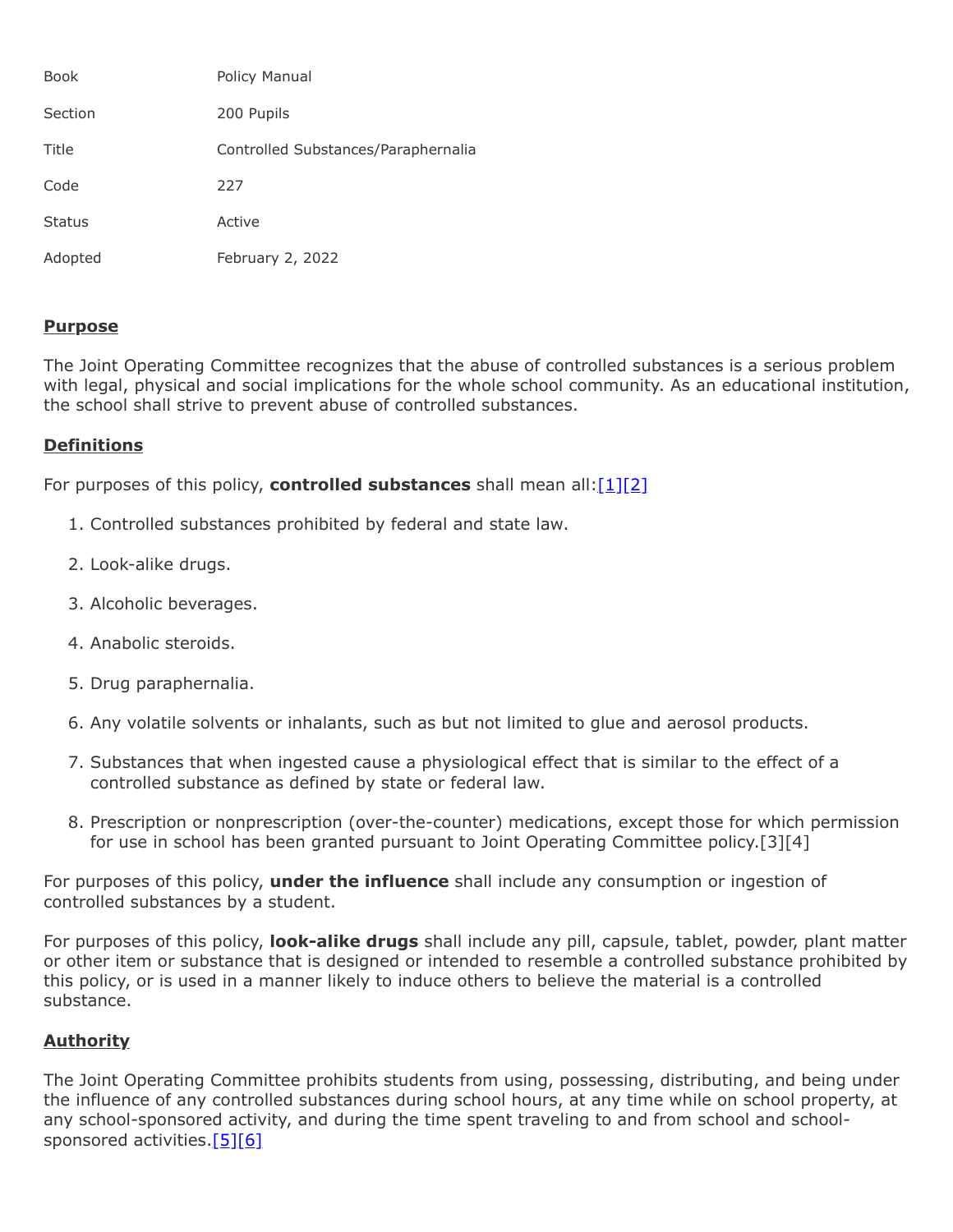The Joint Operating Committee may require participation in drug counseling, rehabilitation, testing or other programs as a condition of reinstatement into the school's educational or extracurricular programs resulting from violations of this policy.

In the case of a student with a disability, including a student for whom an evaluation is pending, the school shall take all steps required to comply with state and federal laws and regulations, the procedures set forth in the memorandum of understanding with local law enforcement and Joint Operating Committee policies[.\[7\]](http://pacodeandbulletin.gov/Display/pacode?file=/secure/pacode/data/022/chapter10/s10.23.html&d=reduce)[\[8\]\[](http://www.law.cornell.edu/uscode/text/20/chapter-33)9][10][11][12]

## Off-Campus Activities

This policy shall also apply to student conduct that occurs off school property and would otherwise violate the Code of Student Conduct if any of the following circumstances exist:[13]

- 1. The conduct occurs during the time the student is traveling to and from school or a schoolsponsored activity, whether or not via school furnished transportation.
- 2. The student is a member of an extracurricular activity and has been notified that particular offcampus conduct could result in exclusion from such activities.[14]
- 3. Student expression or conduct materially and substantially disrupts the operations of the school, or the administration reasonably anticipates that the expression or conduct is likely to materially and substantially disrupt the operations of the school.
- 4. The conduct has a direct nexus to attendance at school or a school-sponsored activity, for example, a transaction conducted outside of school pursuant to an agreement made in school, that would violate the Code of Student Conduct if conducted in school.
- 5. The conduct involves the theft or vandalism of school property.
- 6. There is otherwise a nexus between the proximity or timing of the conduct in relation to the student's attendance at school or school-sponsored activities.

## **Delegation of Responsibility**

The Administrative Director or designee shall develop administrative regulations to identify and control substance abuse in the school which:

- 1. Establish procedures to appropriately manage situations involving students suspected of using, possessing, being under the influence, or distributing controlled substances.  $[15][16][17]$  $[15][16][17]$  $[15][16][17]$
- 2. Disseminate to students, parents/guardians and staff the Joint Operating Committee policy and administrative regulations governing student use of controlled substances.
- 3. Provide education concerning the dangers of abusing controlled substances.
- 4. Establish procedures for education and readmission to school of students convicted of offenses involving controlled substances.

## **Guidelines**

Violations of this policy may result in disciplinary action up to and including expulsion and referral for prosecution.[13][18]

A student's home school policy may be applied in place of or in addition to this policy.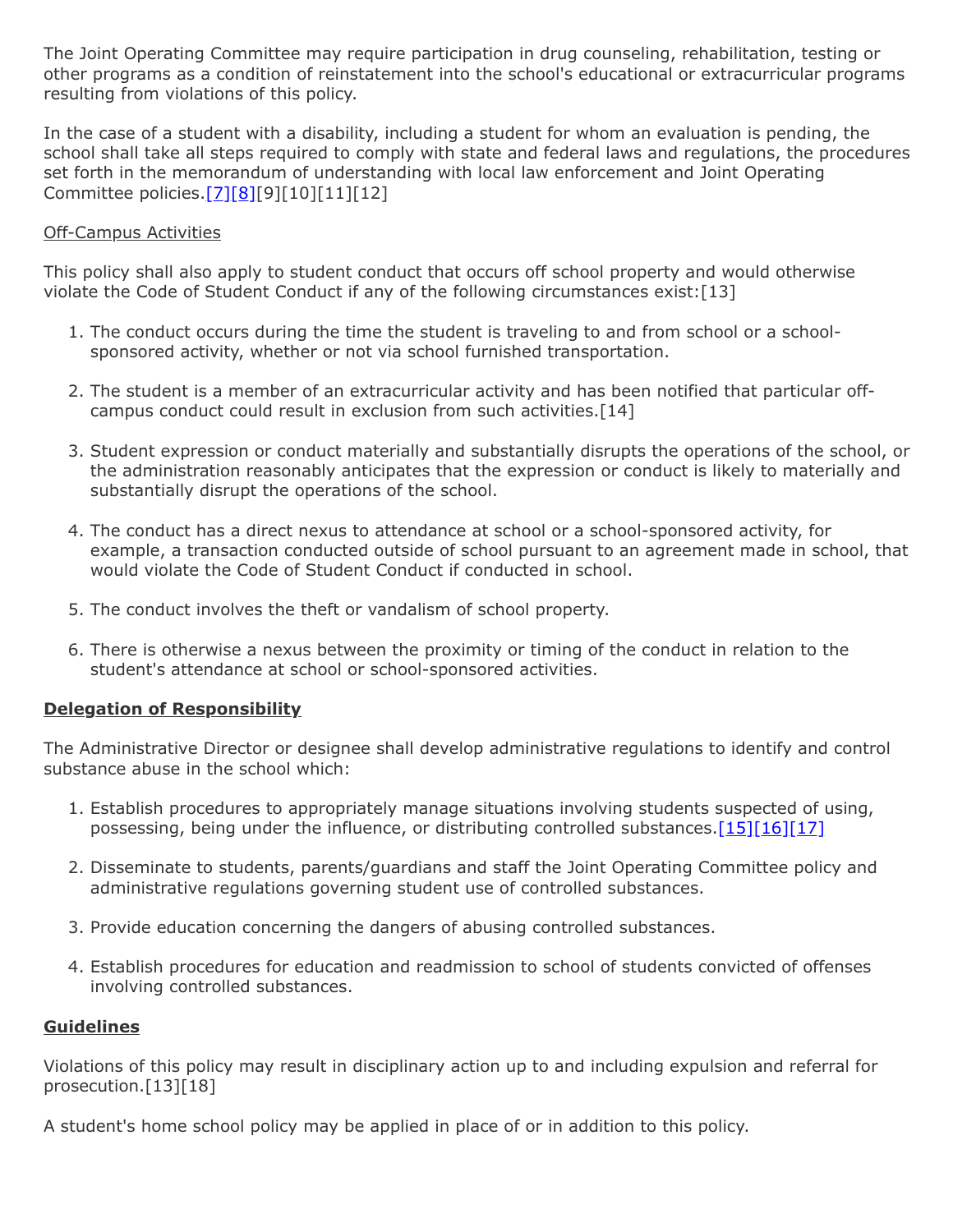The Administrative Director or designee shall immediately report required incidents and may report discretionary incidents involving possession, use or sale of controlled substances on school property, at any school-sponsored activity or on a conveyance providing transportation to or from the school or a school-sponsored activity to the local police department that has jurisdiction over the school's property, in accordance with state law and regulations, the procedures set forth in the memorandum of understanding with local law enforcement and Joint Operating Committee policies.[12[\]\[15\]](http://www.legis.state.pa.us/cfdocs/legis/LI/uconsCheck.cfm?txtType=HTM&yr=1949&sessInd=0&smthLwInd=0&act=14&chpt=13A&sctn=2&subsctn=1)[\[16\]](http://www.legis.state.pa.us/cfdocs/legis/LI/uconsCheck.cfm?txtType=HTM&yr=1949&sessInd=0&smthLwInd=0&act=14&chpt=13A&sctn=3&subsctn=0)[\[19\]](http://pacodeandbulletin.gov/Display/pacode?file=/secure/pacode/data/022/chapter10/s10.2.html&d=reduce)[\[20\]](http://pacodeandbulletin.gov/Display/pacode?file=/secure/pacode/data/022/chapter10/s10.21.html&d=reduce)  $[21]$ 

The Administrative Director or designee shall notify the parent/guardian of any student directly involved in an incident involving possession, use or sale of controlled substances as a victim or suspect immediately, as soon as practicable. The Administrative Director or designee shall inform the parent/guardian whether or not the local police department that has jurisdiction over the school property has been or may be notified of the incident. The Administrative Director or designee shall document attempts made to reach the parent/guardian. $[12][19][22]$  $[12][19][22]$  $[12][19][22]$ 

In accordance with state law, the Administrative Director shall annually, by July 31, report all incidents of possession, use or sale of controlled substances to the Office for Safe Schools on the required form.  $[12]$ [\[16\]](http://www.legis.state.pa.us/cfdocs/legis/LI/uconsCheck.cfm?txtType=HTM&yr=1949&sessInd=0&smthLwInd=0&act=14&chpt=13A&sctn=3&subsctn=0)

In all cases involving students and controlled substances, the need to protect the educational community from undue harm and exposure to drugs shall be recognized.

No student may be admitted to a program that seeks to identify and rehabilitate the potential abuser without the intelligent, voluntary and aware consent of the student and his/her parent/guardian.

### Reasonable Suspicion/Testing

If based on the student's behavior, medical symptoms, vital signs or other observable factors, the building administrator has reasonable suspicion that the student is under the influence of a controlled substance, the student may be required to submit to drug or alcohol testing. The testing may include but is not limited to the analysis of blood, urine, saliva, or the administration of a Breathalyzer test.